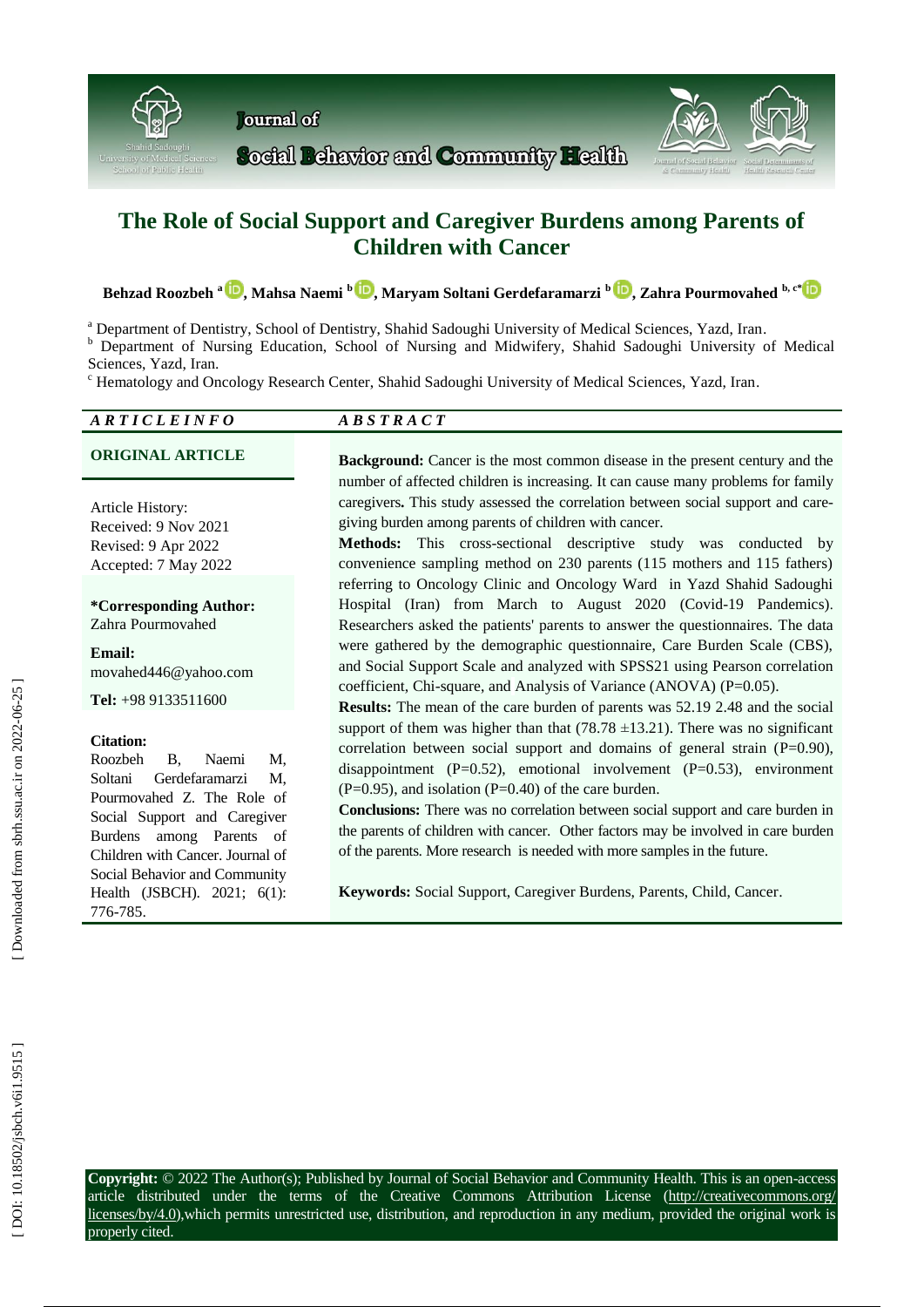

### **Introduction**

Cancer is a chronic disease that can affect almost all tissues of the body and has no age or sex restrictions. The disease is actually a genetic change in the cell that disrupts the natural order of cell division and differentiation (Parsa, 2012) . Cancer is a common disease of the present century and the number of children with it is increasing (Ahmadi, Rassouli, Karami, Abasszadeh, & Poormansouri, 2018) . Lifestyle changes, unhealthy diet and stressors have increased the incidence of this disease, especially in children. More than 16 million new patients are estimated by 2020 and are expected to cause 10 million deaths each year by 2020 (Ahmed, Shahid, & Gesy, 2015) . It is one of the leading causes of child mortality in developing and developed countries (Panganiban -Corales & Medina, 2011) . This disease is the second leading cause of death in children under 14 years old in Iran, accounting for 4% of children under 5 years old mortality and 13% of children aged 5 -10 years (LOTFI, Vaziri, Arjmand, Mousavi, & Hashemieh, 2012) . Over the past 30 years, the survival rate in children and adolescents with cancer has steadily improved and the cancer specific death rate has decreased by more than 50% (Robison & Hudson, 2014) . However, cancer is still one of the diseases that has a long and difficult treatment period and can cause many problems for families and family caregivers (Valizadeh, Joonbakhsh, & Pashaee, 2014) .

Cancer is known as a crisis in a person's life (Naseri & Taleghani, 2018) . In fact, cancer patients may face many problems in the physical, psychological, social, and economic fields (Abbasnezhad et al., 2015) . Patients face many stressful situations during their illness that have important consequences for the patient and his family members (Naseri & Taleghani, 2018). When a disease such as cancer threatens a child's life, it affects mental and physical health and role playing in family members (Kearney, Salley, & Muriel, 2015). Caring for children with cancer is an unpleasant and anxious experience for parents;

which can lead to a burden of parental care. Care burden appears as physical, psychological, social or economic reactions that occur in the caregiver during care . It is defined and characterized as stress or negative experiences resulting from care in the caregiver (Ahmadi et al., 2018) . The financial burden of childhood cancer may contribute to the distress that parents experience during and after treatment (Santos, Crespo, Canavarro, Alderfer, & Kazak, 2016) . In caring of children with cancer, parents have to make changes in their lifestyle and roles, and because of their new circumstances, they may change their habits, including trying to increase income, trying to pass more time with their sick child, maintaining family relationships, and so on. Numerous factors such as duration of care, anxiety, average income, increase in clinical symptoms, type of disease, number of caregivers and social support affect the burden of care (Ahmadi et al., 2018) . The burden of caring for family member decrease s the child survival, recovering , and the beginning of treatment, but symptoms of distress persist for a long time in the parents. Research shows that children whose families have been more affected by the burden of care have shown less commitment to continuing and pursuing their patient treatment. These patients are more likely to experience symptoms more severely. The burden of chronic care profoundly reduces the quality of life of caring parents (Sullivan & Miller, 2015) .

The crisis caused by leukemia and the child's hospitalization in the pediatric oncology ward is one of the main sources of stress and anxiety for the families of sick children, especially their mothers. Therefore, supporting and understanding the feelings and concerns of mothers is essential to provide better and higher quality care for the child (Pourmovahed & Roozbeh, 2016) . Also, in recent years, there have been advances in the treatment of various cancers and a significant increase in the survival rate of children with the disease (Rodríguez -Sánchez et al., 2011) . It is

Downloaded from sbrh.ssu.ac.ir on 2022-06-25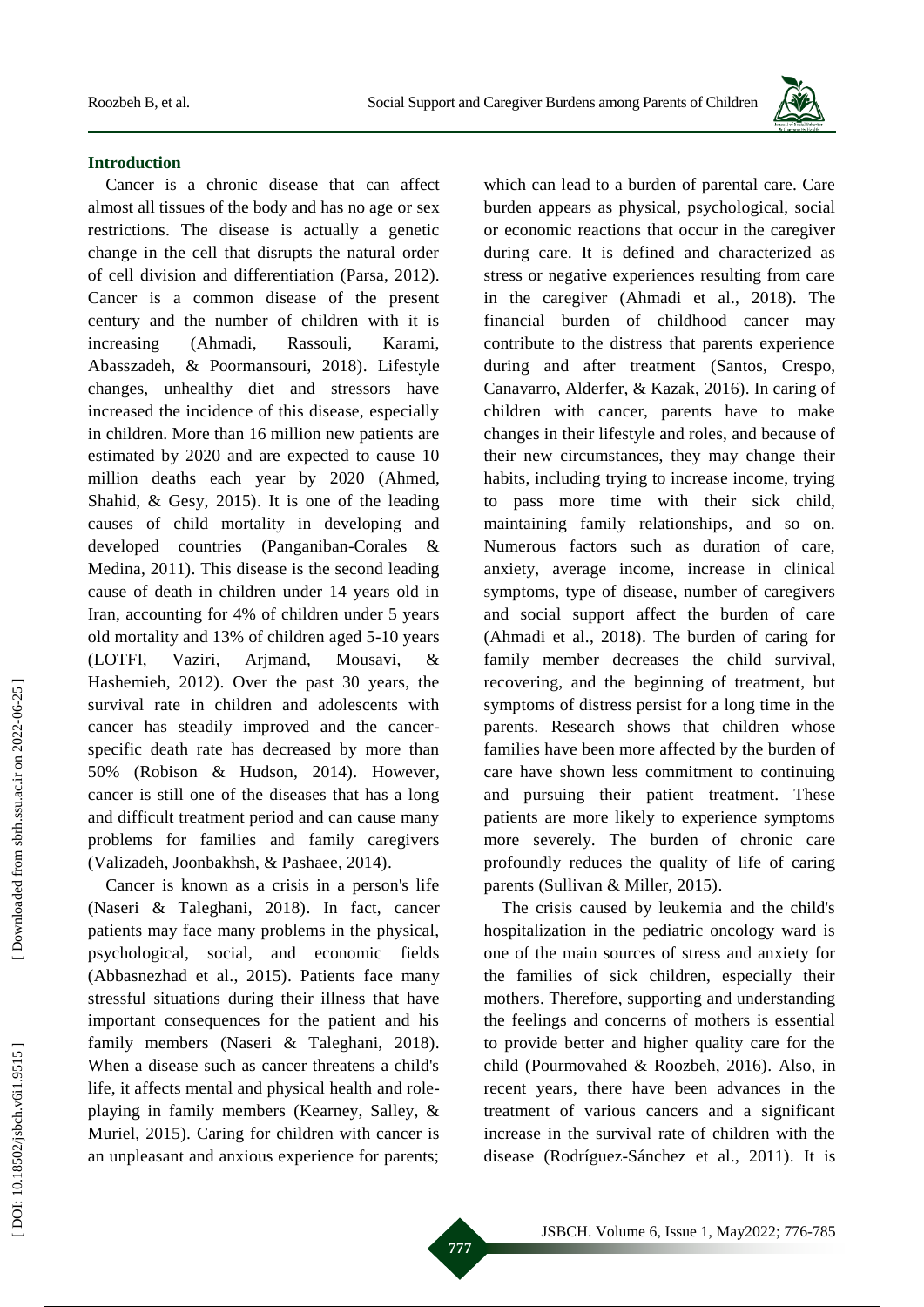

necessary to pay attention to the needs of mothers as caregivers of their children. In order for parents to be able to provide adequate care and support for the child, particular attention should be paid to both mothers and fathers and their specific caregiving roles (Leemann, Bergstraesser, Cignacco, & Zimmermann, 2020) .

Social support is an important aspect of modern cancer care (Soltani & Khoshnood, 2021) . It refers to various types of free social networking assistance, which may be formal or informal, and include physical and emotional support. Social support system is important protection factors for people experiencing stressful situations (Zhang, Zhao, Cao, & Ren, 2017). Social support is a concept that is derived from a network of people drawn from family, friends and community (Alsubaie, Stain, Webster, & Wadman, 2019) . On the other hand, some researchers have defined social support as the amount of love, companionship, care, respect, attention and help received by an individual from other individuals or groups such as family members, friends, and others (Sarafino & Smith, 2014) . When individuals perceive a high level of social support they tend to be healthier and better at coping with stress (Pilcher & Bryant, 2016) .

Social support should be provided to the individual in different groups to be effective enough. Usually the social support group consists of family, treatment team and dependents (Espe - Sherwindt & Serrano, 2020) . Each member of the family should pay attention to needs of the patients (Van Schoors et al., 2019). Results of studies have shown that people with spiritual well -being have a healthier lifestyle and are more satisfied with their lives (Tabei, Zarei, & Joulaei, 2016) . Regarding parental support, other studies have been conducted with the aim of determining the nursing support system for mothers of hospitalized children with leukemia, determining the perceived support of mothers of children, nurses' supportive behaviors for mothers , and family caregiving burden of children with cancer

(Khademi et al., 2019; Pourmovahed & Roozbeh, 2016) .

Given that social support affects the quality of care provided to children with cancer, examining its impact on the burden of caring for parents can be effective in addressing their problems and the needs. Developing practical strategies to meet the needs of parents and reduce the burden of care is essential. Social support as a common factor in this study and other studies can play an important role in reducing the burden of care. Therefore, this study aimed to assess social support and caregiver burdens among parents of children with cancer referred to the clinic and pediatric oncology wards of Shahid Sadoughi Hospital in Yazd (Iran).

# **Methods**

This was a cross -sectional , descriptive, and correlational study. The convenience sampling method was used with selecting 30 cases as a pilot . The correlation coefficient between social support and care burden was 0.22. Based on the correlation coefficient obtained and considering the 99% confidence level and 80% test power, 230 parents (115 mothers and 115 fathers) were selected.

Total sample size=N= $[(Z\alpha+Z\beta)/C]$  2+3=230 The standard normal deviate for  $\alpha = Z\alpha = 2.5758$ The standard normal deviate for β=Zβ=0.8416 C=0.5  $*$  ln [(1+r)/(1-r)]=0.2237

The study population included parents of children with cancer referred to the clinic and pediatric oncology ward of Shahid Sadoughi Hospital in Yazd (city in the center of Iran) from March to August 2020. Researchers explained the purpose of the study to the patients' parents and asked them to answer the questionnaires. Inclusion criteria for parents were: having a child with cancer (age less than 15 years), parents not having chronic mental and physical diseases (based on self -report ) , having the ability to read and write , and the ability to answer questions . Inclusion criteria for children were: not having any other diseases, passage of at least two months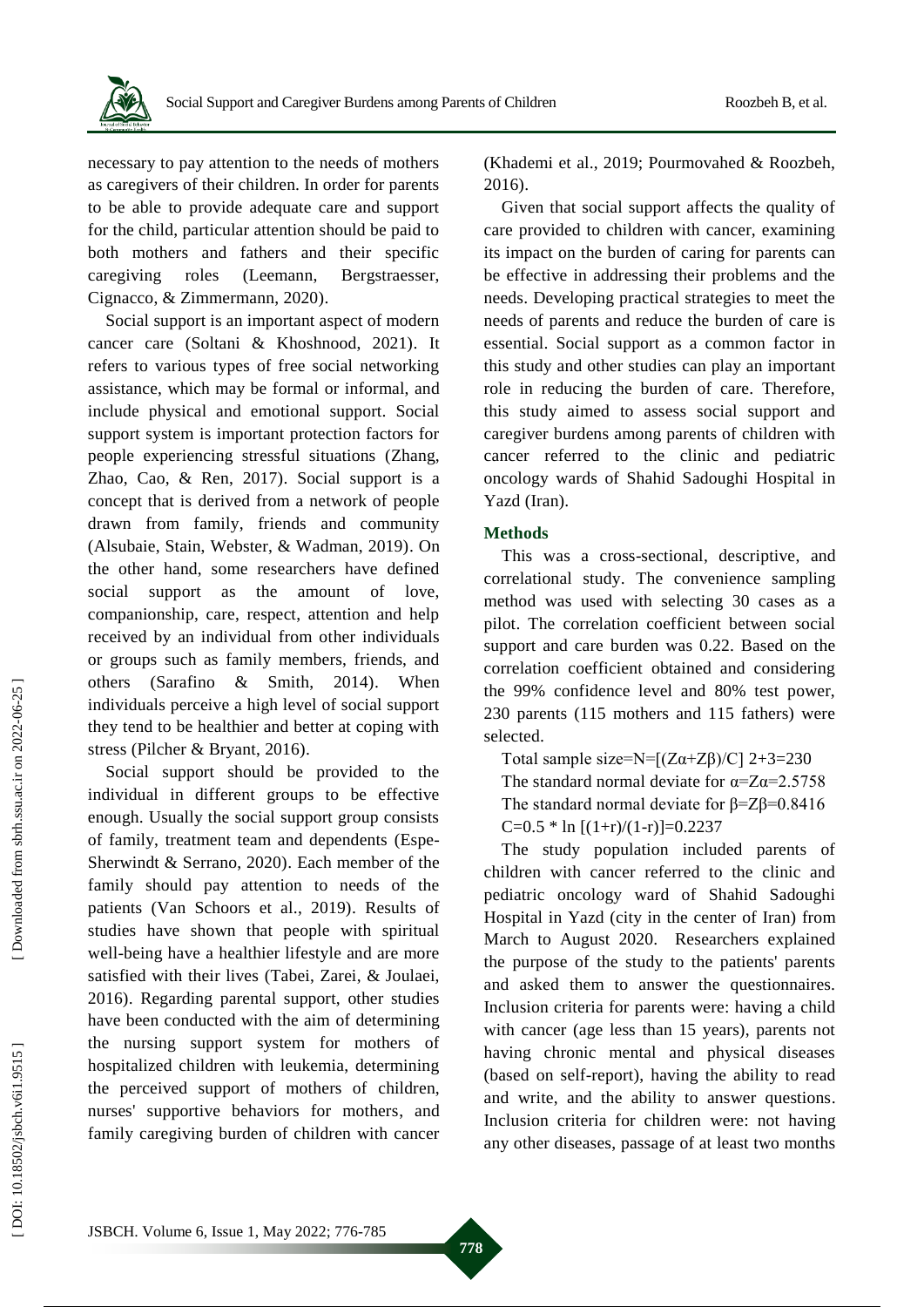

since cancer diagnosis and follow -up treatment. Incomplete questionnaire s and unwillingness to continue cooperation in the research were the exclusion criteria.

Data collection tools included demographic questionnaire, Caregiver Burden Scale (CBS) (Elmståhl, Malmberg, & Annerstedt, 1996) and Social Support Scale (Vaux et al., 1986) which were completed by the subjects.

The demographic questionnaire included parents' personal and the child's illness characteristics. Parental characteristics include d parental age, marital status, parents' level of education, indigenousness, occupation, number of careers, ability to pay for treatment . Child characteristics included child age, child gender , and duration of cancer.

The Caregiver Burden Scale (CBS) was developed by Elmståhl et al. (Elmståhl et al., 1996)using factor analysis and designed to be valid regardless of diagnosis . It has been used to measure burden among caregivers to persons with various diagnose s (Elmståhl et al., 1996; Olai, Borgquist, & Svärdsudd, 2015) , hemophilia (Lindvall et al., 2014), and traumatic brain injury (Caplan et al., 2015) . The CBS consists of 22 items divided into five factors: general strain (8 items), disappointment (5 items), emotional involvement (3 items), environment (3 items) and isolation (3 items). Each item has four response alternatives: "not at all", "seldom", "sometimes" and "often". A mean of all the answers comprises a score for the total burden. A higher score indicates a greater burden. In this study, the answers "not at all" and "seldom" were categorized as low burden and "sometimes" and "often" as high burden. A total burden index comprises the mean of all the 22 items and a higher score indicates a higher burden . The CBS has satisfactory validity and reliability with kappa values in the range of 0.89 –1.0. This scale has been translated and validated by Farajzadeh et al. in Iran on 110 caregivers of patients with spinal cord injuries in 2017. Its content validity was 0.82 and its reliability was estimated as 0.74 to 0.9

based on Cronbach's alpha for all subscales (Farajzadeh, Akbarfahimi, Nedjat, Kohan, & Saberi, 2016) . In our study, it was above 0.86.

The Social Support Scale was developed by Vaux et al. in 1986 based on Koob's definition of social support (Vaux et al., 1986). Social support refers to the level of love, assistance and attention of family members, friends and other people. This questionnaire has 23 items (one to five points) (Vaux et al., 1986). The results obtained with five samples of college students and five samples in communities showed a high reliability and validity of the scale. It had good internal sample consistency; the Cronbach's alpha was 0.9 for the sample of college students; The alpha was 0.9 for friends and 0.81 for family in the community sample. It also showed stability after a six -week interval in a sample of college students ( *r*=0.8 and  $r=0.71$  for the subscales family and friends). In this paper, the scale also showed good internal consistency, with a Cronbach's alpha=0.86. In the study by Khabaz et al. , the calculated alpha coefficient for this questionnaire was 0.74 (Khabaz, Behjati, & Naseri, 2012; Vaux et al., 1986) . Cronbach's alpha in our study was 0.84.

Data were analyzed statistically using SPSS21 with 95 confidence level. Descriptive statistics were used to describe the demographic variables. The Chi -square tests were used to examine the relationship between the studied variables and demographic variables. The Pearson Correlation Coefficient test was used to determine the relationship based on the normal distribution of data. Analysis of Variance (ANOVA ) was used for comparison of the means  $(P<0.05)$ .

The study was approved by the institutional review board with the ethics code: IR.SSU.MEDICINE.REC.1398.042. Informed written consent was obtained from all participants before their enrollments in this study.

### **Results**

The mean age of mothers was 34.30±6.59 and the mean age of fathers was 39.04± 6.99 years. Besides, 66.1% of parents were native to Yazd. Sixty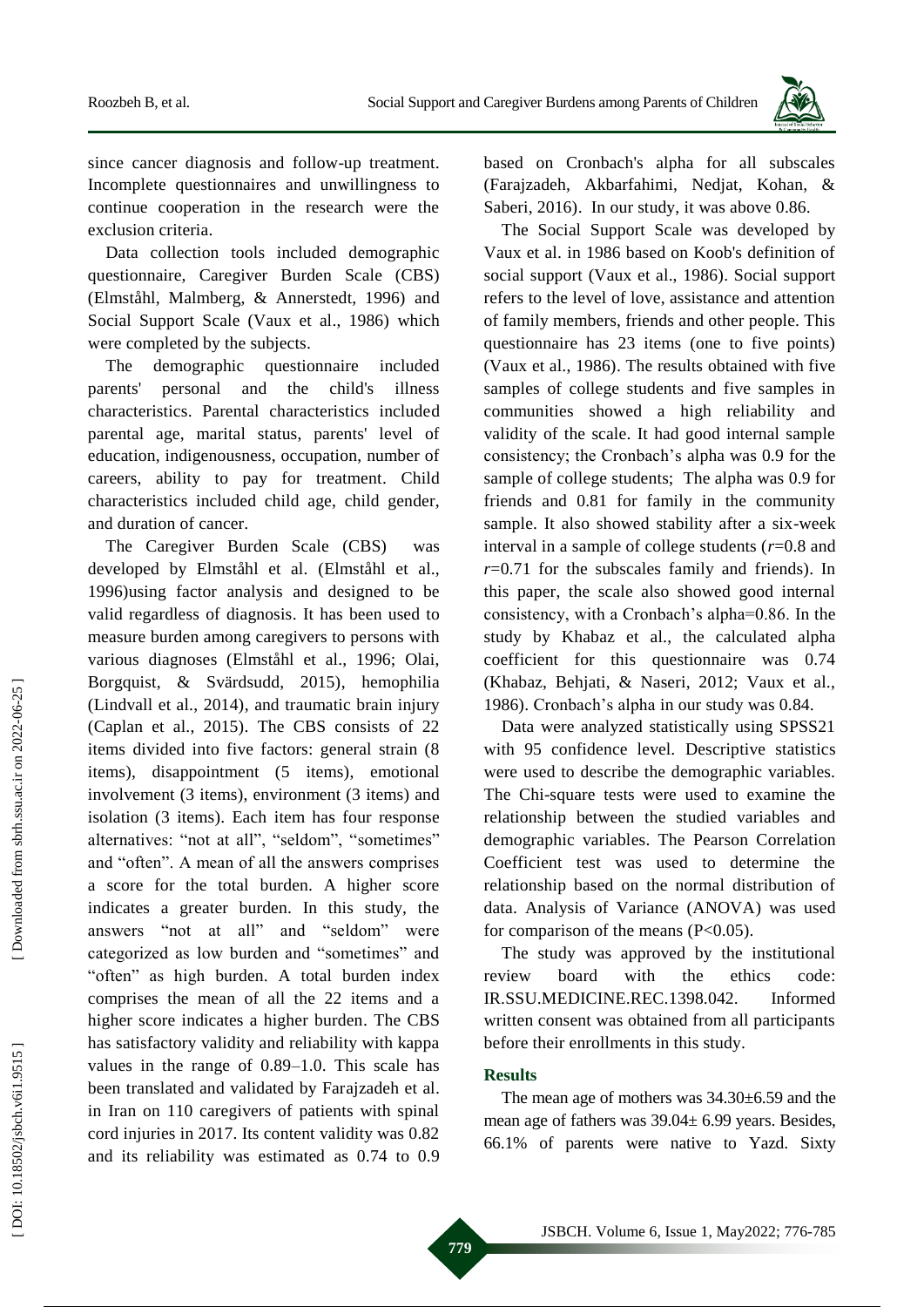

children (52.2%) were boys and 55 children (47.8%) were girls. The majority of children, 57 persons (49.6%) , had two caregivers. Sixty two children (53.9%) were cared for more by their mothers. For 12 children (10.5%), their parents took care of them. The majority of children, 82 persons (71.3%) , had ALL (Acute Lymphocytic Leukemia). The mean age of children was 65.29±37.98 months (max: 13 1 ). The mean number of hospitalizations of the child was  $8.56\pm8.04$  times (max: 17), and the average length of hospitalization of the child was 32  $\pm 39.42$  days (max: 65). Also, the mean score of parental care -giving burden according to the types of child treatment (chemotherapy and chemotherapy with radiotherapy) were significantly different (P=0.003). Table 1 shows the characteristics of parents.

There was no significant relationship between mothers ' and fathers ' age with social support score ( P=0.297 and P=0.667, respectively). It did not differ significantly according to the level of education of mothers and fathers (P>0.05). The highest mean score of social support belonged to

housewife mothers (79.57 $\pm$ 13.46) and selfemployed fathers (79.65±13.78). The average score of social support for married mothers was higher than divorced mothers (79.15±13.29 and  $63.50 \pm 12.32$ ) (P=0.04). There was no significant difference between the mean score of social support between natives and non -natives of Yazd using Chi-square test  $(P>0.05)$ . Also, there was no significant correlation between social support and the scores of general strain, disappointment, isolation, emotional involvement and environment (P>0.05) . Also, no significant correlation was observed between care -giving burden score and social support score (P=0.34). (Table 2)

There was no significant correlation between the child's age, duration of illness, the length of hospital stay , and mean score of care -giving burden (  $(P>0.05)$ , but there was a significant correlation between the number of hospitalizations and the mean score of care -giving burden ( P=0.02). This correlation was positive and direct (r=0.278) (Table 3).

| <b>Table 1.</b> Demographic and socio-economic characteristics of the study population |                                |                         |                     |                |  |  |  |  |
|----------------------------------------------------------------------------------------|--------------------------------|-------------------------|---------------------|----------------|--|--|--|--|
| <b>Variable</b>                                                                        | Category                       | Mothers $n\binom{0}{0}$ | Fathers $n$ $(\% )$ | <b>P-value</b> |  |  |  |  |
|                                                                                        | -Primary and secondary schools | 38(33.1)                | 35(30.5)            | $0.53*$        |  |  |  |  |
| Education                                                                              | -Diploma and associate degree  | 48(41.7)                | 38(33)              |                |  |  |  |  |
|                                                                                        | -Bachelor's degree and higher  | 29(25.2)                | 42(36.5)            |                |  |  |  |  |
|                                                                                        | -Housekeeper                   | 74(64.3)                | 0(0)                | $0.54*$        |  |  |  |  |
|                                                                                        | -Employee                      | 41(35.7)                | 30(26.1)            |                |  |  |  |  |
| Occupation                                                                             | -Worker                        | 0(0)                    | 62(53.9)            |                |  |  |  |  |
|                                                                                        | -Self-employed                 | 0(0)                    | 23(20)              |                |  |  |  |  |
| Affordability of the hospital                                                          | Yes                            | 58(25.2)                | 58(25.2)            |                |  |  |  |  |
| costs                                                                                  | No.                            | 57(24.8)                | 57(24.8)            | $0.25*$        |  |  |  |  |
|                                                                                        | Yes                            | 76(33)                  | 76(33)              | $0.70*$        |  |  |  |  |
| Being a native                                                                         | No.                            | 39(17)                  | 39(17)              |                |  |  |  |  |

**780**

\* Chi -square

Downloaded from sbrh.ssu.ac.ir on 2022-06-25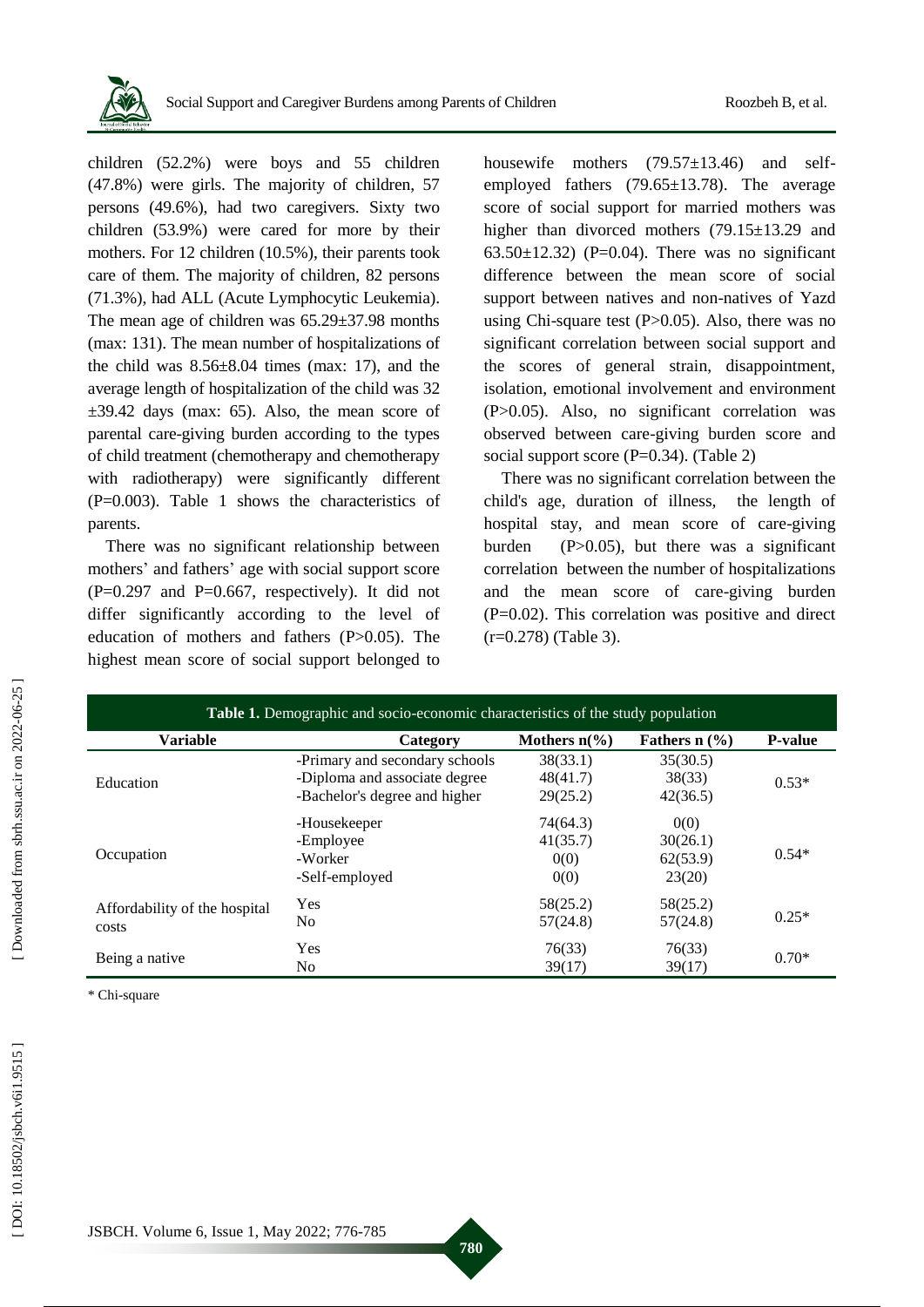

| Journal of Social Behavior<br>& Community Health |
|--------------------------------------------------|

| Table 2. Pearson Correlation Coefficient between the mean score of care-giving burden and its indices with the<br>mean score of social support in the studied parents |                       |       |                  |       |                       |                |                                 |       |                    |             |                              |       |
|-----------------------------------------------------------------------------------------------------------------------------------------------------------------------|-----------------------|-------|------------------|-------|-----------------------|----------------|---------------------------------|-------|--------------------|-------------|------------------------------|-------|
|                                                                                                                                                                       | <b>General strain</b> |       | <b>Isolation</b> |       | <b>Disappointment</b> |                | <b>Emotional</b><br>involvement |       | <b>Environment</b> |             | <b>Care-giving</b><br>burden |       |
|                                                                                                                                                                       |                       | value |                  | value |                       | <b>P-value</b> | r                               | value |                    | Р-<br>value |                              | value |
| Social<br>support                                                                                                                                                     | $-0.013$              | 0.90  | $-0.067$         | 0.4   | $-0.069$              | 0.52           | $-0.065$                        | 0.53  | 0.007              | 0.95        | $-0.107$                     | 0.34  |

#### Table 3. The Pearson Correlation coefficient of parental care-giving burden with children's age, number of hospitalizations, duration of illness , and length of hospitalization

|                                   | $Mean \pm SD$     |       | <b>P-value</b> |
|-----------------------------------|-------------------|-------|----------------|
| Children age (months)             | $65.29 \pm 37.98$ | 0.062 | 0.566          |
| The duration of the disease (day) | $445.37 + 353.01$ | 0.014 | 0.898          |
| Number of hospitalizations        | $8.56 + 8.04$     | 0.278 | 0.021          |
| The length of hospital stay (day) | $31.99 \pm 39.42$ | 0.187 | 0.109          |

#### **Discussion**

The aim of this study was to determine the effect of social support on the care -giving burden of parents of children with cancer. The results showed that the parental care -giving burden was moderate. In a similar study, it was found that the burden of parental care was mild (Kahriman & Zaybak, 2015) , which is not consistent with the results of this study, perhaps due to cultural differences between variant communities. One explanation for difference in caregiver burden could be duration of the disease. Caring for a sick child is one of the responsibilities of parents and they consider themselves obliged to take good care of their child in the hospital as well as at home, without knowing the burden of care and its meaning. Parents' experiences in this regard indicate their high distress. Diagnosis of cancer, even in developed countries, is very stressful for both the patient , the parents , and caregivers (Kahriman & Zaybak, 2015) .

In this study, the mean score of care -giving burden was significant according to the type of treatment of the child , so that the score of care giving burden for children with chemotherapy was lower than the score of care -giving burden for children with chemotherapy and radiation therapy. The results of the care -giving burden obtained from our study are similar to the research

conducted by Turkoglu & Kilic that the higher the number of treatments, the higher the care -giving burden of patients (Turkoglu & Kilic, 2012) . One reason for this similarity could be the treatments performed by them.

In general, it can be said that the perceived caregiving burden in parents of children with cancer depends on the degree of dependence of parents and children. More dependent caregivers have a higher care -giving burden. It can be said that when patients' dependence increases, they demand more help in even the simplest tasks such as eating, drinking , and bathing, which ultimately creates more care -giving burden in caregivers. The patient's greater dependence on the caregiver increases the burden of care perceived by him or her. In this study, in general, no significant correlation was observed between the care -giving burden score and the social support score. This finding is consistent with the results of one study (Kahriman & Zaybak, 2015; Zaybak, Güneş, İsmailoğlu, & Ülker, 2012) .

Social relationships play an important role in helping people cope with life's challenges and resist the negative effects of stress. In the present study, the score of social support was above average. Informal social support is closely related to the caregiver burden. Caregivers with little social support experience higher levels of care-

Downloaded from sbrh.ssu.ac.ir on 2022-06-25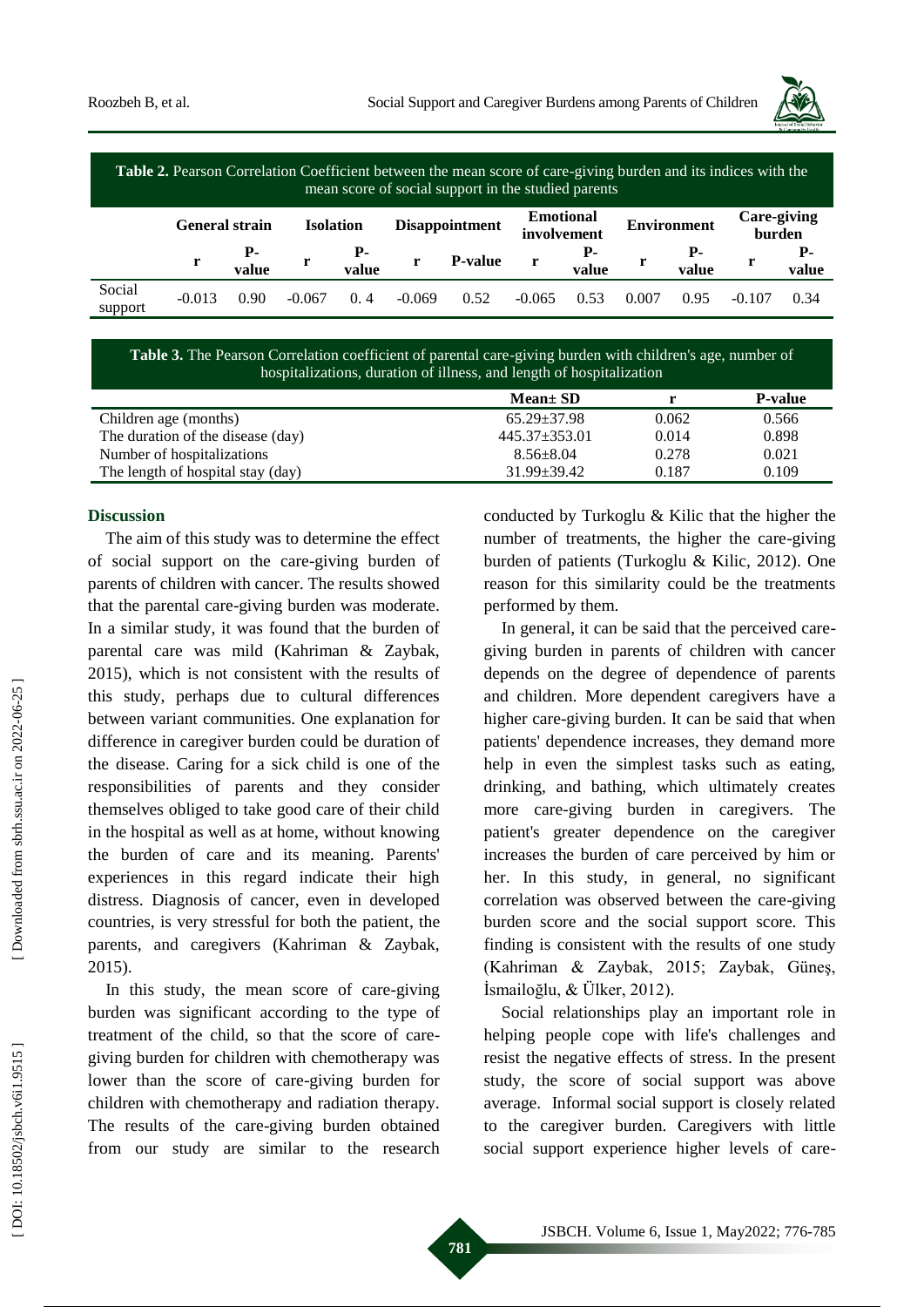

giving burden. There is no doubt that family support plays a vital role in helping individuals cope with stressful or worrying situations (Cooper, Powe, & Smith, 2013) .

In the present study, social support of parents was not effective in the care -giving burden. In fact, there was no significant correlation between social support and the scores of all domains of care giving burden . In this regard, it can be said that the traditional social structure in Iran can influence this result. In this structure, the concept of family and cooperation between family members and even relatives are of great value and are considered a lifelong experience. Excessive social support may cause parents to sometimes try to control themselves and don't let others to intervene, which in turn , has a negative effect on them and increases stress levels (Kahriman & Zaybak, 2015) . Another justification for confirming this finding is that perhaps receiving support from a particular friend or person can have a more calming effect and feel less care -giving burden. Barber in his study showed that social support from friends has a positive effect on increasing the motivation of cancer care providers (Barber, 2013) . It is clear that people are closer to their peers and friends emotionally. In such situations, family support has less of an impact on the care -giving burden. Therefore, in addition to meeting the supportive needs of caregivers by their families, friends, partners, or special individuals, their needs need to be met systematically by the relevant institutions to minimize the negative effects of the care -giving burden.

In the present study, a direct and significant correlation was observed between the number of hospitalizations of the child, the length of hospitalization , and the mean score of parental care -giving burden. Given all these findings, in order for parents not to suffer physiologically or psychologically due to excessive and long -term care, it is necessary to be aware of the potential care -giving burden and its consequences, and to closely monitor the care -giving process to deal with it and adapt. During this process, evaluating

social support systems in coordination with caregivers may have effective results on their awareness. It is also necessary to provide professional advice on the issue of social support and encourage parents to receive such services to reduce their care -giving burden. Healthcare workers should pay more attention to caregivers and help them to cope with their difficulties.

This is the first cross -sectional descriptive study on care -giving burden among parents of children with cancer in Yazd. Another strong point is that the majority of the parents of children with cancer referred to Oncology Clinic and Ward in Yazd Shahid Sadoughi Hospital (Iran). Sampling of this study was done during the corona outbreak. We encountered many problems to access the parents under study (due to the nature of the disease, relocation of the oncology ward and its allocation to patients with COVID -19) ; therefore , the time of our research was prolonged. Another limitation was less access to the fathers, which was solved with continuous follow -up. Also, this study was conducted in a province (Yazd) in the center of Iran and its results can't be generalized to other provinces with many cultural differences .

It is suggested that future research focus more on plans to reduce the care -giving burden of parents of children with cancer and other chronic diseases. Family -centered care is also important. It is suggested that a study be conducted to investigate the effect of family -centered care on the care -giving burden of parents of children with cancer. It is recommended that managers and care team pay attention to patients' families and establish units to educate families to reduce the care -giving burden and support them.

#### **Conclusion**

There was no correlation between social support and care burden in the parents of children with cancer. Other factors may be involved in care burden of the parents. More research is needed with more samples in the future . Other similar studies can focus on other family members of the children with cancer. Further studies are needed to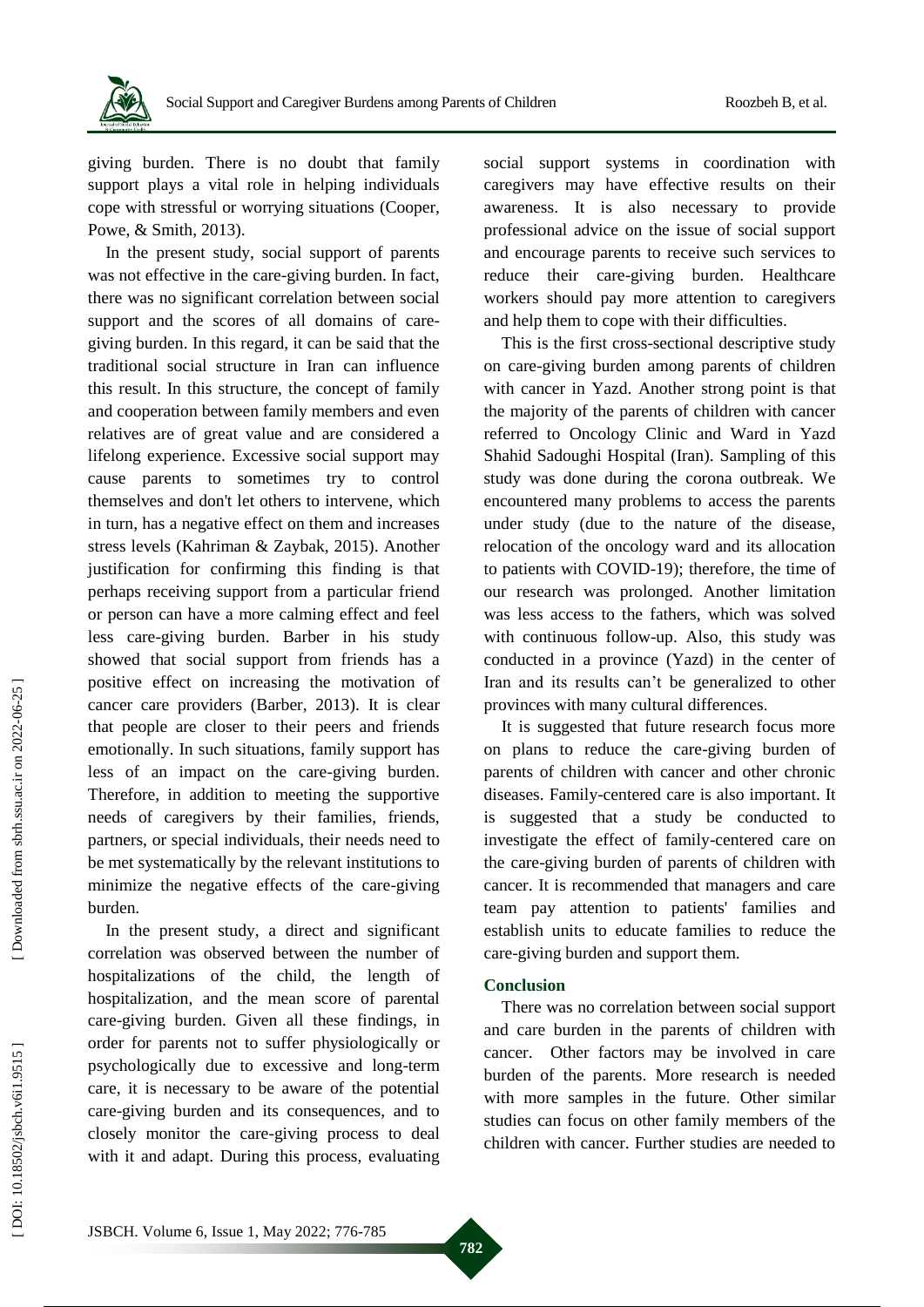

find factors for decreasing the parental care -giving burden.

### **Conflict of Interest**

The authors declare that they have no conflicts of interest.

## **Acknowledgments**

This article is derived from a proposal affiliated to the Hematology and Oncology Research Center, Shahid Sadoughi University of Medical Sciences, Yazd, Iran with the research project code: 6400. The authors thank all parents who participated in the study.

# **Authors' Contribution**

Conceptualization, B.R.; Methodology, M.N. ; Formal Analysis, M.S.G.; Investigation, Z.P.;

Writing Reviewing, & Editing, Z.P.; Supervision, B.R.; Writing, Original Draft, Z.P. All authors read and approved the final manuscript and are responsible for any question related to the article.

# **References**

- Abbasnezhad, M ., Rahmani, A ., Ghahramanian, A ., Roshangar, F ., Eivazi, J ., Azadi, A ., & Berahmany, G. (2015). Cancer care burden among primary family caregivers of iranian hematologic cancer patients. *Asian Pacific Journal of Cancer Prevention, 16*(13), 5499 -5505.
- Ahmadi, ., Rassouli, M ., Karami, M ., Abasszadeh, A ., & Poormansouri, S. (2018). Care burden and its Related Factors in Parents of Children with Cancer. *Iran Journal of Nursing, 31*(111), 40 -51.
- Ahmed, S., Shahid, R.K., & Gesy, K. (2015). Cancer care burden: aiming at the Achilles heel (Vol. 22, pp. 134 -138): Multidisciplinary Digital Publishing Institute.
- Alsubaie, M.M., Stain, H. J., Webster, L.A.D, & Wadman, R. (2019). The role of sources of social support on depression and quality of life for university students. *International Journal of Adolescence and Youth, 24*(4), 484 -496.
- Barber, F .D. (2013). *Effects of social support on physical activity, self-efficacy, and quality of life*

*in adult cancer survivors and their caregivers.* Paper presented at the Oncol Nurs Forum.

- Caplan, B ., Bogner, J ., Brenner, L ., Manskow, U . S ., Sigurdardottir, S ., Røe, C ., Elmståhl, S. (2015). Factors affecting caregiver burden 1 year after severe traumatic brain injury: a prospective nationwide multicenter study. *Journal of Head Trauma Rehabilitation, 30*(6), 411 -423.
- Cooper, D .L, Powe, B . D, & Smith, T. (2013). Social support provided by and strain experienced by African-American cancer caregivers. *Supportive Care in Cancer, 21*(10), 2719 -2725.
- Elmståhl, S ., Malmberg, Bo ., & Annerstedt, L. (1996). Caregiver's burden of patients 3 years after stroke assessed by a novel caregiver burden scale. *Archives of physical medicine and rehabilitation, 77*(2), 177 -182.
- Espe -Sherwindt, M ., Serrano, A . M. (2020). "I felt alone": The Importance of Social Support for Early Intervention. *Educação, 43*(1), e35476 e35476.
- Farajzadeh, A ., Akbarfahimi, M ., Nedjat, S ., Kohan, A ., & Saberi, H. (2016). Translation and validation of a caregiver burden scale (CBS) among caregivers of patients with spinal cord injury. *The Scientific Journal of Rehabilitation Medicine, 5*(1), 1 -12.
- Kahriman, F ., Zaybak, A. (2015). Caregiver burden and perceived social support among caregivers of patients with cancer. *Asian Pacific journal of cancer prevention, 16*(8), 3313 -3317.
- Kearney, J . A, Salley, Ch .G, & Muriel, A .C. (2015). Standards of psychosocial care for parents of children with cancer. *Pediatric blood & cancer, 62*(S5), S632 -S683.
- Khabaz, M ., Behjati, Z ., & Naseri, M. (2012). Relationship between social support and coping styles and resiliency in adolescents.
- Khademi, F., Rassouli, M., Mojen, Khanali,L., Heidarzadeh, M ., Farahani, Shirinabadi,A., & Borumandnia, N. (2019). Caring power of mothers who have a child with cancer and its predictors. *Iranian Journal of Pediatric Hematology & Oncology*.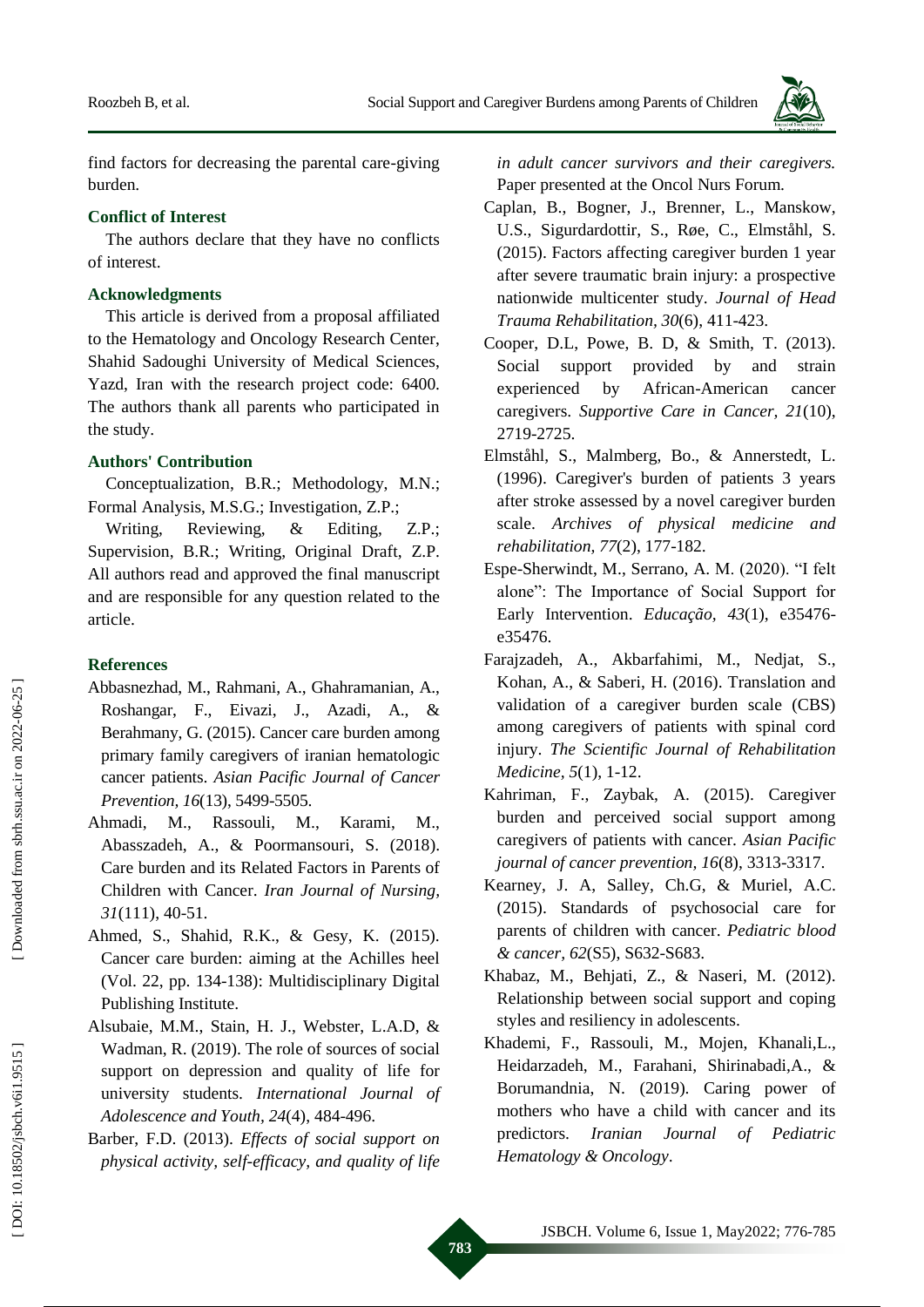

- Leemann, T ., Bergstraesser, E ., Cignacco, E ., & Zimmermann, K. (2020). Differing needs of mothers and fathers during their child's end -of-life care: secondary analysis of the "Paediatric end-of-life care needs"(PELICAN) study. *BMC Palliative Care, 19*(1), 1 -9.
- Lindvall, K ., von Mackensen, S ., Elmståhl, S ., Khair, K., Stain, A. M., Ljung, R., & Berntorp, E. (2014). Increased burden on caregivers of having a child with haemophilia complicated by inhibitors. *Pediatric blood & cancer, 61*(4), 706 - 711.
- Lotfi, Kashani, F., Vaziri, S.H., Arjmand, S., Mousavi, S.M., & Hashemieh, M. (2012). Effectiveness of spiritual intervention on reducing distress in mothers of children with cancer.
- Naseri, N ., & Taleghani, F. (2018). Social support and depression in Iranian cancer patients: the role of demographic variables. *Journal of Caring Sciences, 7*(3), 143 -147.
- Olai, L ., Borgquist, L ., & Svärdsudd, K. (2015). Life situations and the care burden for stroke patients and their informal caregivers in a prospective cohort study. *Upsala journal of medical sciences, 120*(4), 290 -298.
- Panganiban, Corales., Avegeille , T., & Medina, M. F. (2011). Family resources study: part 1: family resources, family function and caregiver strain in childhood cancer. *Asia Pacific family medicine, 10*(1), 1 -11.
- Parsa, N. (2012). Molecular and cellular basis of human cancer. *Journal of cell & tissue, 2*(4), 365 -376.
- Pilcher, J. J., & Bryant, S.A. (2016). Implications of social support as a self -control resource. *Frontiers in Behavioral Neuroscience, 10*, 228.
- Pourmovahed, Z ., & Roozbeh, B. (2016). Nursing support system for mothers of hospitalized leukemic children: A comparative study. *Iranian Journal of Pediatric Hematology and Oncology, 6*(4), 235-243.
- Robison, L. L, & Hudson, M.M. (2014). Survivors of childhood and adolescent cancer: life -long

risks and responsibilities. *Nature Reviews Cancer, 14*(1), 61 -70.

- Rodríguez -Sánchez, E ., Pérez -Peñaranda, A A., Losada -Baltar, A ., Pérez -Arechaederra, D D., Gómez -Marcos, M .Á, Patino -Alonso, M . C ., & García -Ortiz, L. (2011). Relationships between quality of life and family function in caregiver. *BMC family practice, 12*(1), 1 -7.
- Santos, S., Crespo, C., Canavarro, M.C., Alderfer, M . A ., & Kazak, A .E. (2016). Family rituals, financial burden, and mothers' adjustment in pediatric cancer. *Journal of Family Psychology, 30*(8), 1008 -1013.
- Sarafino, E .P, & Smith, T .W. (2014). *Health psychology: Biopsychosocial interactions*: John Wiley & Sons.
- Soltani, L ., & Khoshnood, Z. (2021). Social Support Needs in Patients with Cancer: A Qualitative Study. *Middle East Journal of Cancer, 12*(3), 429 -438.
- Sullivan, A.B., & Miller, D. (2015). Who is taking care of the caregiver? *Journal of patient experience, 2*(1), 7 -12.
- Tabei, S . Z ., Zarei, N ., & Joulaei, H. (2016). The impact of spirituality on health.
- Turkoglu, Nihan, & Kilic, Dilek. (2012). Effects of care burdens of caregivers of cancer patients on their quality of life. *Asian Pacific Journal of Cancer Prevention, 13* (8), 4141 -4145.
- Valizadeh, L ., Joonbakhsh, F ., & Pashaee, S. (2014). Determinants of care giving burden in parents of child with cancer at Tabriz children medical and training center. *Journal of Clinical Nursing and Midwifery, 3*.
- Van Schoors, M., De Paepe, A.L., Norga, K., Cosyns, V ., Morren, H ., Vercruysse, T ., Verhofstadt, L .L. (2019). Family members dealing with childhood cancer: a study on the role of family functioning and cancer appraisal. *Frontiers in psychology, 10*, 1405.
- Vaux, A., Phillips, J., Holly, L., Thomson, B., Williams, D ., & Stewart, D. (1986). The social support appraisals (SS -A) scale: Studies of reliability and validity. *American Journal of Community Psychology, 14*(2), 195.